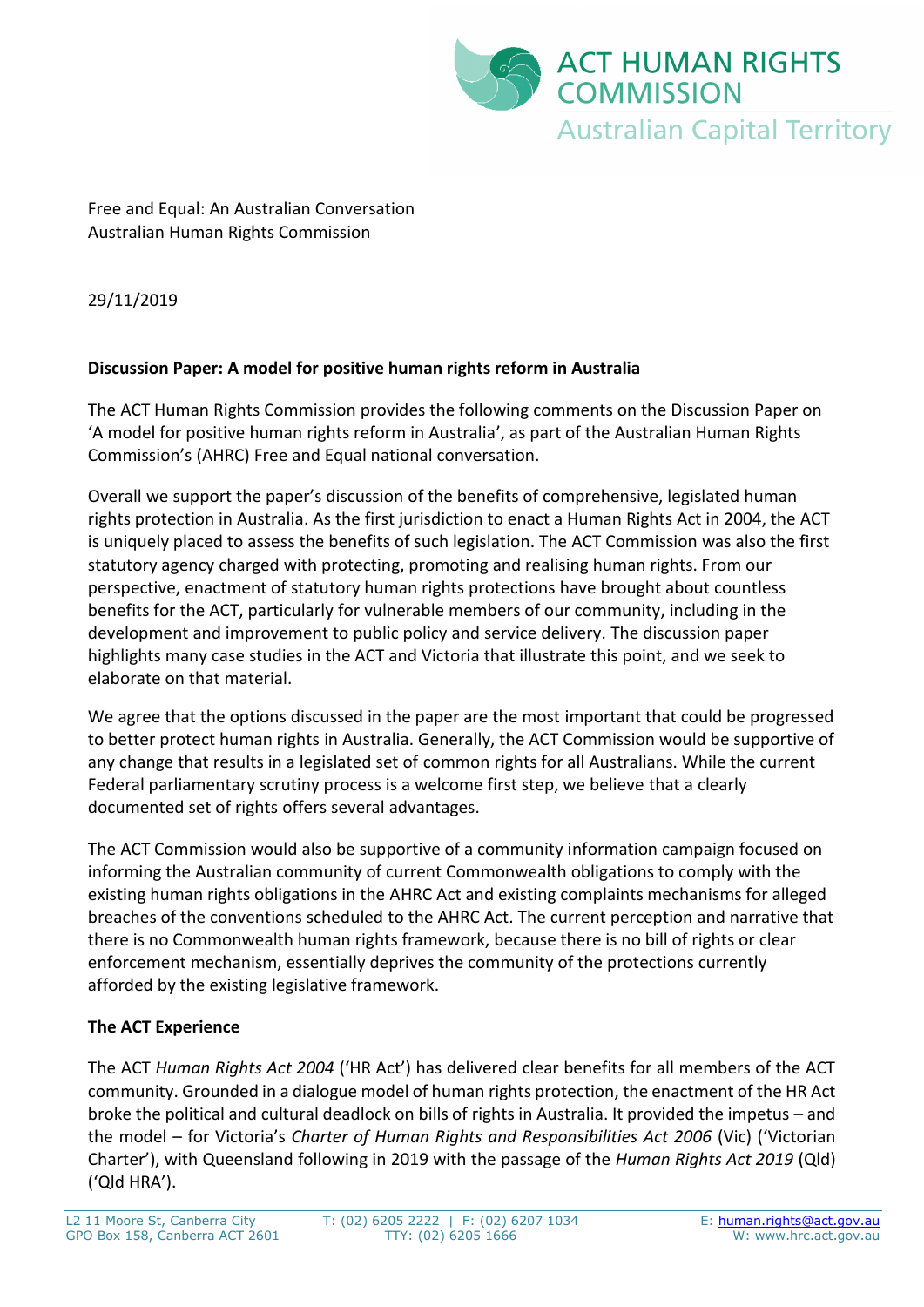While we are not opposed to an entrenched form of rights protection, the HR Act has benefitted from being a non-entrenched law, allowing incremental improvement over the years. The Act has been subject to regular mandated reviews, which have offered opportunities to reflect on whether it was living up to its goal of 'bringing rights home' to Canberrans. These reviews resulted in the HR Act being substantively amended on three separate occasions. The reviews led initially to the HR Act being amended to introduce a duty on public authorities to comply with human rights, and an independent right of action in the ACT Supreme Court for breaches of that duty.<sup>1</sup> Subsequently, a right to education was added, the first express recognition of a socio-economic right in the HR Act, albeit in limited form.<sup>2</sup> A third review resulted in amendments to extend public authority obligations to the right to education, and to provide express recognition of Aboriginal and Torres Strait Islander cultural rights.<sup>3</sup>

While the reviews identified various strengths and weakness of the human rights dialogue in the ACT, a common and consistent theme that has emerged is the HR Act's positive impact on the work of the legislature and the executive. It would seem that many of the typical shortcomings that have been identified in human rights scrutiny regimes elsewhere have not been reflected in the ACT's experience. For example, no bill in the ACT has been introduced with a statement of incompatibility. It is also not uncommon for bills to be amended in response to adverse comments by the ACT Legislative Assembly's Standing Committee on Justice and Community Safety (Legislative Scrutiny Role).

The HR Act protects a range of rights and freedoms that are primarily drawn from the *International*  Covenant on Civil and Political Rights 1966 (ICCPR).<sup>4</sup> It also protects the right to education, which is drawn from the *International Covenant on Economic, Social and Cultural Rights* (ICESCR),<sup>5</sup> and the cultural rights of Aboriginal and Torres Strait Islander peoples, drawn from the *United Nations Declaration on the Rights of Indigenous Peoples* (UNDRIP).<sup>6</sup> The HR Act protects these rights by creating a 'dialogue' about human rights between the legislature, executive and judiciary, while preserving parliamentary supremacy over human rights matters. The HR Act utilises various mechanisms to facilitate this dialogue:

### **(i) Reasonable limits**

<u>.</u>

The HR Act utilises a general limitation provision (s 28), which provides that the human rights protected in the Act may be subject only to reasonable limits set by laws that can be demonstrably justified in a free and democratic society. We suggest that the common proportionality test across all rights used in the ACT, Victorian and Queensland models aids

<sup>1</sup> ACT Department of Justice and Community Safety (JACS), '*Human Rights Act 2004 Twelve-Month Review Report*' (2006). The relevant amendments were introduced by the *Human Rights Amendment Act 2008* (ACT).

<sup>2</sup> ANU, 'Report of the ACT Economic, Social and Cultural Rights Research Project', *Australian Research Council* (2010), and ACT Government response to the Report (2012). See also ANU Human Rights Research Project Report, *The Human Rights Act 2004 (ACT): The First Five Years of Operation* (2009) and related government response in 2012; available at: [http://www.justice.act.gov.au/protection\\_of\\_rights/human\\_rights\\_act.](http://www.justice.act.gov.au/protection_of_rights/human_rights_act) The relevant amendments were introduced by the *Human Rights Amendment Act 2012* (ACT).

<sup>&</sup>lt;sup>3</sup> JACS, 'Economic, Social and Cultural Rights in the Human Rights Act 2004: section 43 review' (November 2014), available at: [http://cdn.justice.act.gov.au/resources/uploads/JACS/ACT\\_Government\\_s\\_43\\_Review\\_Report.pdf.](http://cdn.justice.act.gov.au/resources/uploads/JACS/ACT_Government_s_43_Review_Report.pdf) The relevant amendments were introduced by the *Human Rights Amendment Act 2016* (ACT).

<sup>4</sup> The *International Covenant on Civil and Political Rights*, opened for signature 19 December 1966, 999 UNTS 171 (entered into force 23 March 1976) ('ICCPR').

<sup>5</sup> *International Covenant on Economic, Social and Cultural Rights*, opened for signature 16 December 1966, 999 UNTS 3 (entered into force 3 January 1976).

<sup>6</sup> Resolution adopted by the UN General Assembly, (2 October 2007), UN Doc A/RES/61/295.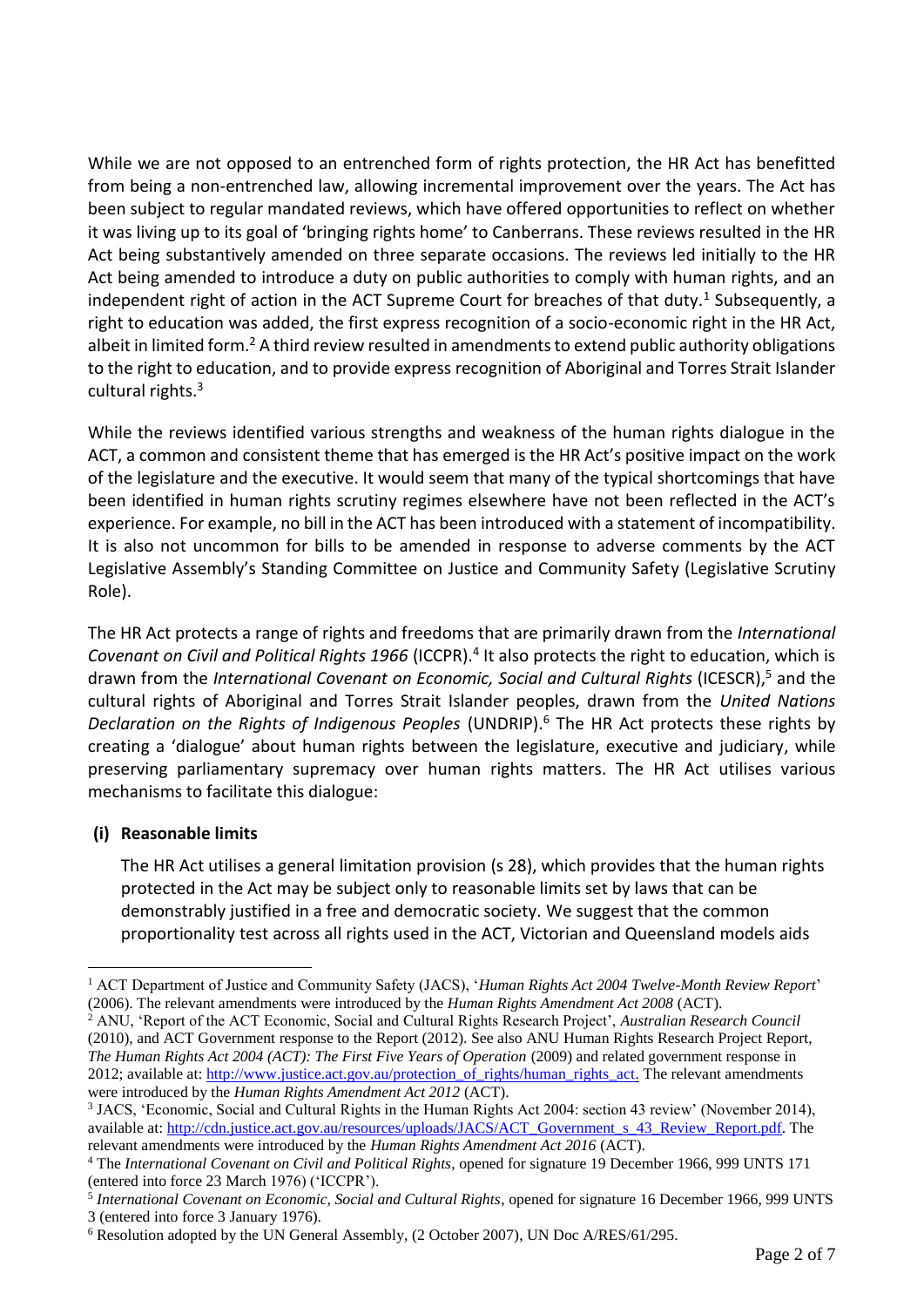courts, parliament and the executive to interpret and understand the application of rights, rather than seek to apply the various limitation clauses in each of the relevant international instruments.

The proportionality test as expressed in the ACT, Victorian, and Queensland models is consistent with formulations of permissible limitations in international human rights law. There is little difference between general and internal limits in practice. They both use proportionality as a key to unlocking whether a limitation on rights is permissible, or in other words 'reasonable'. For example, in General Comment No 22 on the right to religious freedom, the UN Human Rights Committee explained that 'necessary' limitations in the context of article 18(3) of the ICCPR meant that the limitation must be 'proportionate to the specific need upon which it is predicated'. The UN Human Rights Committee has similarly confirmed that proportionality is a cross-cutting test for assessing permissible limitations under the ICCPR:

… Where such restrictions are made, States must demonstrate their necessity and only take such measures as are proportionate to the pursuance of legitimate aims in order to ensure continuous and effective protection of Covenant rights. In no case may the restrictions be applied or invoked in a manner that would impair the essence of a Covenant right.<sup>7</sup>

### **(ii) Role of the Human Rights Commissioner**

1

The office of the ACT Human Rights Commissioner, established by the HR Act, has various functions in relation to the HR Act. These include providing community education and information about human rights; reviewing the effect of ACT laws on human rights; and advising the Minister of Justice on the operation of the HR Act. One of the key features of the legislation from the inception has been the ability of the Human Rights Commissioner to seek leave to intervene in legal proceedings that raise human rights issues. The Commissioner has published guidelines about when she will seek to intervene. This function has been important to increase understanding of the operation of the legislation and draw upon comparative jurisdiction to assist ACT courts and the ACT Civil and Administrative Tribunal interpret rights. The Commissioner has generally in intervened proceedings that will develop jurisprudence most effectively for the community. The Commissioner has been granted leave in all proceedings in which has she has sought to intervene.

For example, the ACT Human Rights Commissioner recently intervened in an ACT Court of Appeal matter concerning the scope of police powers to arrest without a warrant for breach of bail. The Commissioner submitted that, using the ordinary principles of construction, including the interpretive obligation in s 30 of the HR Act, the power to arrest without warrant in s 56A of the *Bail Act 1992* did not extend to a right for police to enter a person's home for the purpose of effecting the arrest. The Court of Appeal, however, dismissed the application of the HR Act because it considered that s 56A had a settled meaning. Based on its view of the purposes and legislative history of s 56A, the Court of Appeal concluded that s 56A carried with it a common law right for police to enter any place at any time to arrest someone who breached a bail condition. The matter was appealed to the High Court but was eventually settled. The government nevertheless moved to introduce legislative criteria to guide the use of the arrest power in s 56A, citing human rights reasons for introducing the amendments.

<sup>7</sup> UN HRC, General Comment No 31: Nature of the General Legal Obligation Imposed on States Parties to the Covenant, at [6].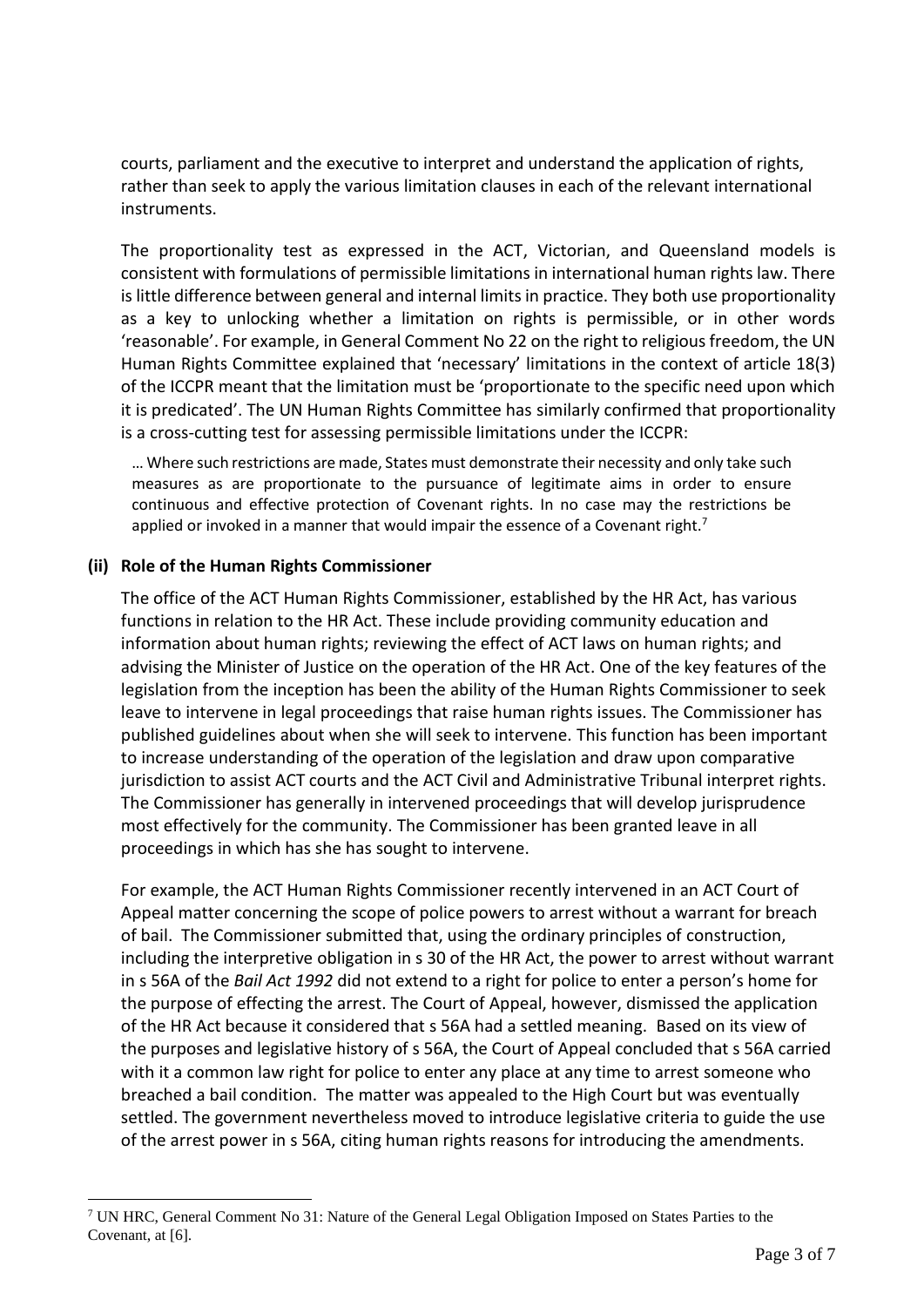Under s41 of the Human Rights Act the Human Rights Commissioner also has the power to review the effect of Territory laws on human rights, which the Minister must table in the ACT Legislative Assembly. Four of these reviews of condition of detention have been conducted and termed 'Human Rights Audits' - two Adult Corrections Centres, the Belconnen Remand Centre in 2007 and the Alexander Maconochie Centre (only the women's area) in 2014, and two Youth Detention Centres, Quamby in 2005 and Bimberi in 2011. A Human Rights Audit is a dynamic monitoring of laws, policies, programs, practices, cultures and resources, which constructively reviews evidence bases. The methodology involves interviewing people and groups about relevant issues, including:

- current and former detainees;
- staff and management;
- NGOs and services providers; and statutory office holders eg Ombudsman and Official Visitors.

These Audits have highlighted the need for continuous improvement in the key areas of to ensure humane treatment of detainees:

- use of force and restraints;
- strip and other searching;
- lockdowns and time out of cells;
- family and other visits and communication;
- security, discipline, segregation and behaviour management;
- complaint handling, data management and decision-making;
- staffing resources and staff training eg de-escalation;
- transitional release; non-discrimination and special needs of minorities including women, Aboriginal and Torres Strait Islanders, culturally and linguistically diverse populations, people with disability, religious and LGBTIQ groups; and
- work, education and health (including mental health) programs.

Human rights compliance by detention facilities are not solely fixed by new buildings, although they are critical to avoid issues like overcrowding and inappropriate mixing of detainees. Detention facilities are only a part of the criminal justices system, and systemic reform is important through prevention and diversion, such as throughcare, as well as strong impact from Justice Reinvestment (JR) programs. Focusing on rehabilitation is extremely important immediately, but it and JR programs may take some time to impact on recidivism rates, and break inter-generational cycles. These Audits have driven legislative, systemic policy and infrastructure change, with impact being strongest at the time of the Audit being conducted and finalised due to increased oversight and media coverage and parliamentary debate.

### **(iii)Parliamentary scrutiny of human rights**

### *Statements of compatibility*

The HR Act (s 37) requires the Attorney-General to prepare a written statement about each government bill presented in the ACT Legislative Assembly indicating whether in his or her opinion the bill is consistent with human rights. If a bill is inconsistent with human rights, the Attorney-General's statement must explain how it is inconsistent.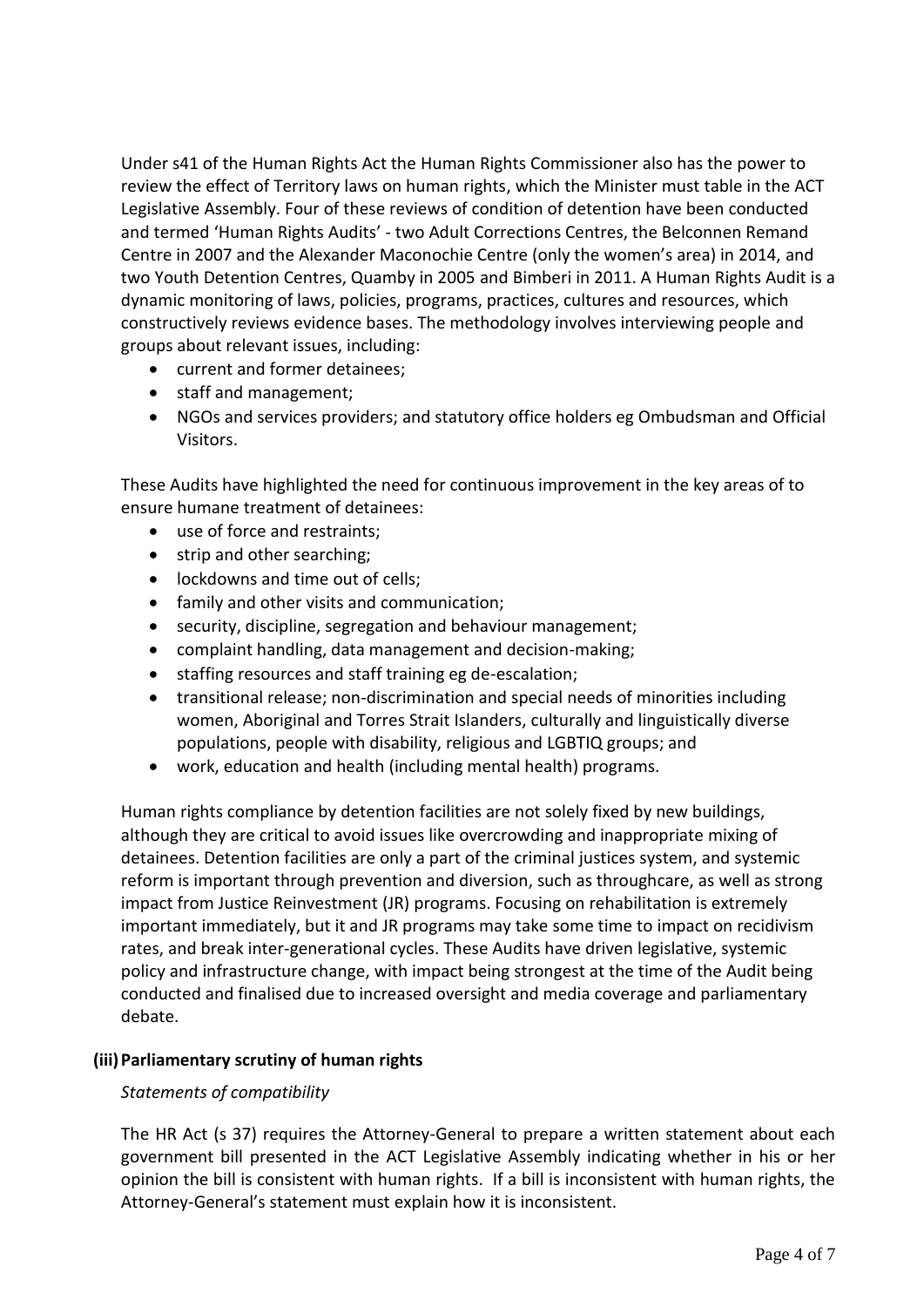#### *Scrutiny reports*

The HR Act (s 38) requires that a standing committee of the Assembly must report to the Assembly on human rights matters raised by any bill (both government and private members bills) introduced into the Assembly. The Assembly's Legislative Scrutiny Committee has carried out this role since the HR Act's commencement in 2004.

Failure to comply with the requirements in ss 37 or 38 of the HR Act does not affect the validity, operation or enforcement of an Act that is passed (s 39). The HR Act therefore preserves parliamentary sovereignty and the Assembly retains the discretion to pass laws that are not compatible with the HR Act.

Similar to other traditional scrutiny committees in Australia, the Scrutiny Committee eschews commenting on the policy aspects of legislation but instead undertakes non-partisan, technical scrutiny of primary legislation.

There are instances in which the Opposition and Crossbench parties have successfully moved amendments based on Scrutiny Committee comments, sometimes winning over the support of the government to do so. For example, in the case of the Health Legislation Amendment Bill 2006 (No 2), the government had initially rejected the human rights concerns raised by the Scrutiny Committee regarding a potentially coercive warrant and detention power given to the Health Professions Tribunal. However, the Scrutiny Committee's comments gave the Shadow Attorney- General (and chair of the Scrutiny Committee) Bill Stefaniak powerful ammunition with which to criticise the government during debate, and the amendments were eventually agreed to by the government. In describing the role of the Scrutiny Committee's comments in her decision-making, Minister Katy Gallagher MLA stated that:

I was happy for s 59A to proceed. It had been given the tick through the human rights audit [an independent audit conducted by the Castan Centre for Human Rights]. It had been given the tick through our own human rights process, through JACS ... However, the scrutiny report raised the argument with me. I had another look at it yesterday and thought, 'All right. I will accept the scrutiny of bills committee's argument on this. I will listen to what the Assembly is saying to me.<sup>8</sup>

As the Discussion Paper notes, the Commonwealth Parliamentary Joint Committee on Human Rights (PJCHR) is similarly empowered to examine Bills and legislative instruments for compatibility with human rights. Based on the ACT experience, we encourage further support for the PJCHR's work given the significant role its reports can play in improving human rights compatibility of law.

### **(iv) Interpretation of laws**

<u>.</u>

The HR Act (s 30) requires all ACT statutes and statutory instruments to be interpreted in a way that is compatible with human rights protected in the Act, so far as it is possible to do so consistently with their purpose. International law and relevant judgments of domestic, foreign and international courts and tribunals may be considered in interpreting human rights (s 31).

<sup>8</sup> ACT Legislative Assembly, *Parliamentary Debates*, 14 November 2006, 3423 (Katy Gallagher MLA).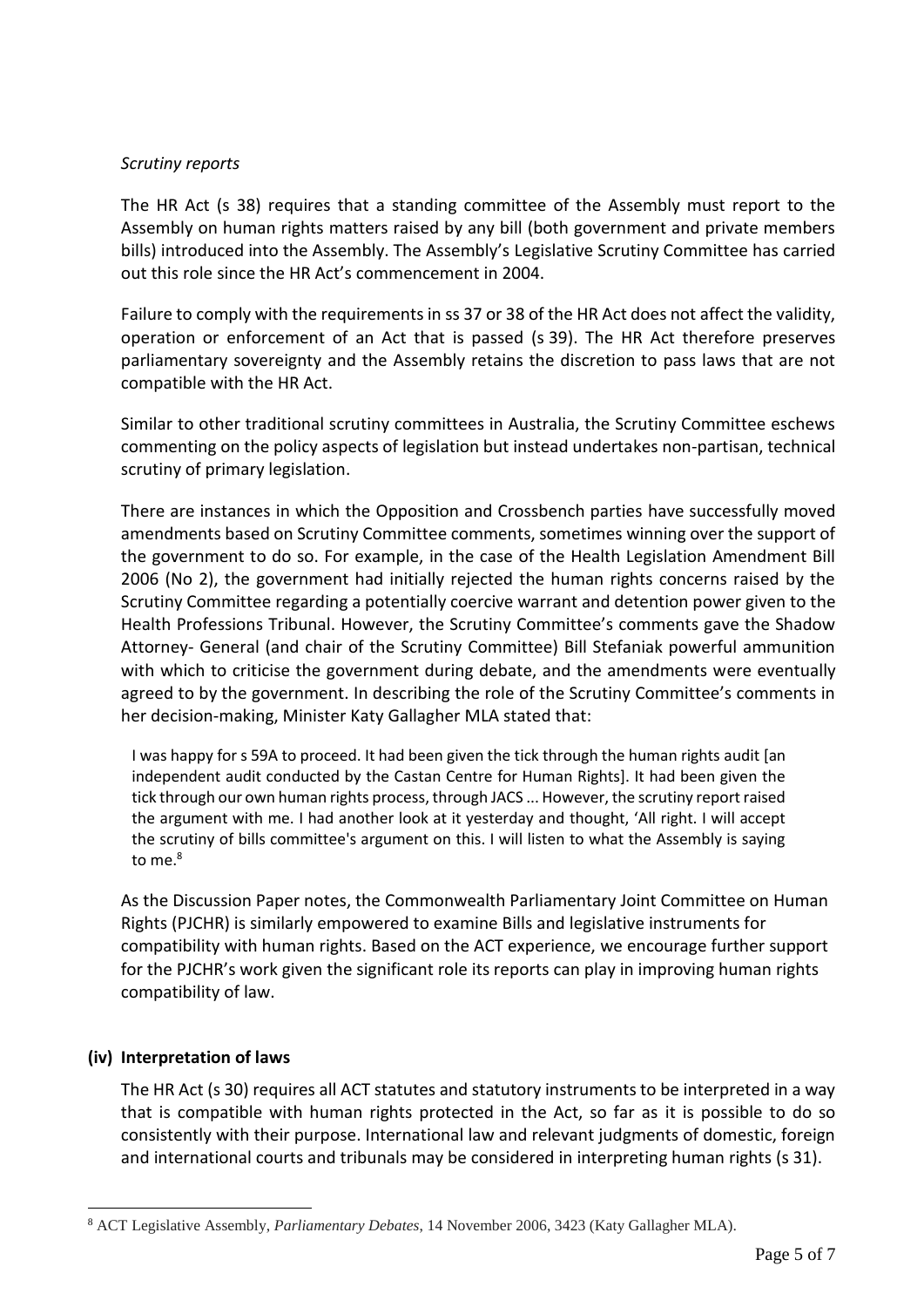# **(v) Declarations of incompatibility**

The ACT Supreme Court may issue a declaration of incompatibility if a Territory law cannot be interpreted consistently with human rights (s 32). The declaration does not invalidate the law, or prevent its continued operation or enforcement. Instead it is a formal way of expressing the Supreme Court's finding on the question of human rights compatibility. The Attorney-General is required to table the declaration in the Assembly within 6 sitting days of receiving it and table a written response no later than 6 months after that (s 33). There has only been one declaration of incompatibility to date: *In the Matter of an Application for Bail by Isa Islam* [2010] ACTSC 147, which is discussed below.

# **(vi) Obligations of public authorities**

The HR Act imposes a direct duty on public authorities to act in a way that is compatible with human rights and to give proper consideration to human rights in their decision-making (s 40B). Unlike the Victorian and Queensland legislation, the public authority duty under the HR Act is enforceable through a direct right of action in the ACT Supreme Court, which may grant any remedy other than damages (s 40C).

A recent example of this obligation working in practice involved an Aboriginal woman who lived in a one bedroom public housing property. She provided respite care for her grandchildren and niece, and as an elder, gave her family significant cultural and other support. Housing ACT initially refused her application for a larger home as there were no formal arrangements for the care of her grandchildren and niece. She contacted the Dhurrawang Aboriginal Human Rights Program at Canberra Community Law, who helped her to put her case to Housing ACT, arguing her cultural and family rights were denied by the refusal. Housing ACT remade their decision taking into such rights and approved her for a larger home.

While it continues to be refined and improved, we suggest that the ACT model has demonstrated the benefits of a comprehensive, legislated suite of human rights protection.

### **Alternative options**

While we support a form of legislated rights, we accept that incremental change may be necessary prior to Australia adopting such protection. We agree that changes such as a requirement for public servants to act and make decisions consistently with human rights, including through changes to *Public Service Act 1999* (Cth), are worth considering. The discussion paper suggests that measures could be taken to foster a human rights culture within the federal public service. In our experience, this can be a particularly significant change in the way the service operates, but is only possible with well-resourced training materials and regular face to face education.

One significant difference in the ACT human rights scheme has been for the ACT Commission to see and comment on draft Cabinet Submissions. In our experience, this level of access has increased the dialogue with the public service and enhanced the understanding of human rights compatibility, particularly when coupled with requirements in the ACT Cabinet Handbook that submissions explicitly consider human rights and the availability of less restrictive options. In our experience, such early awareness has regularly informed further scrutiny of prospective limitations or drafting of prospective bills before presentation.